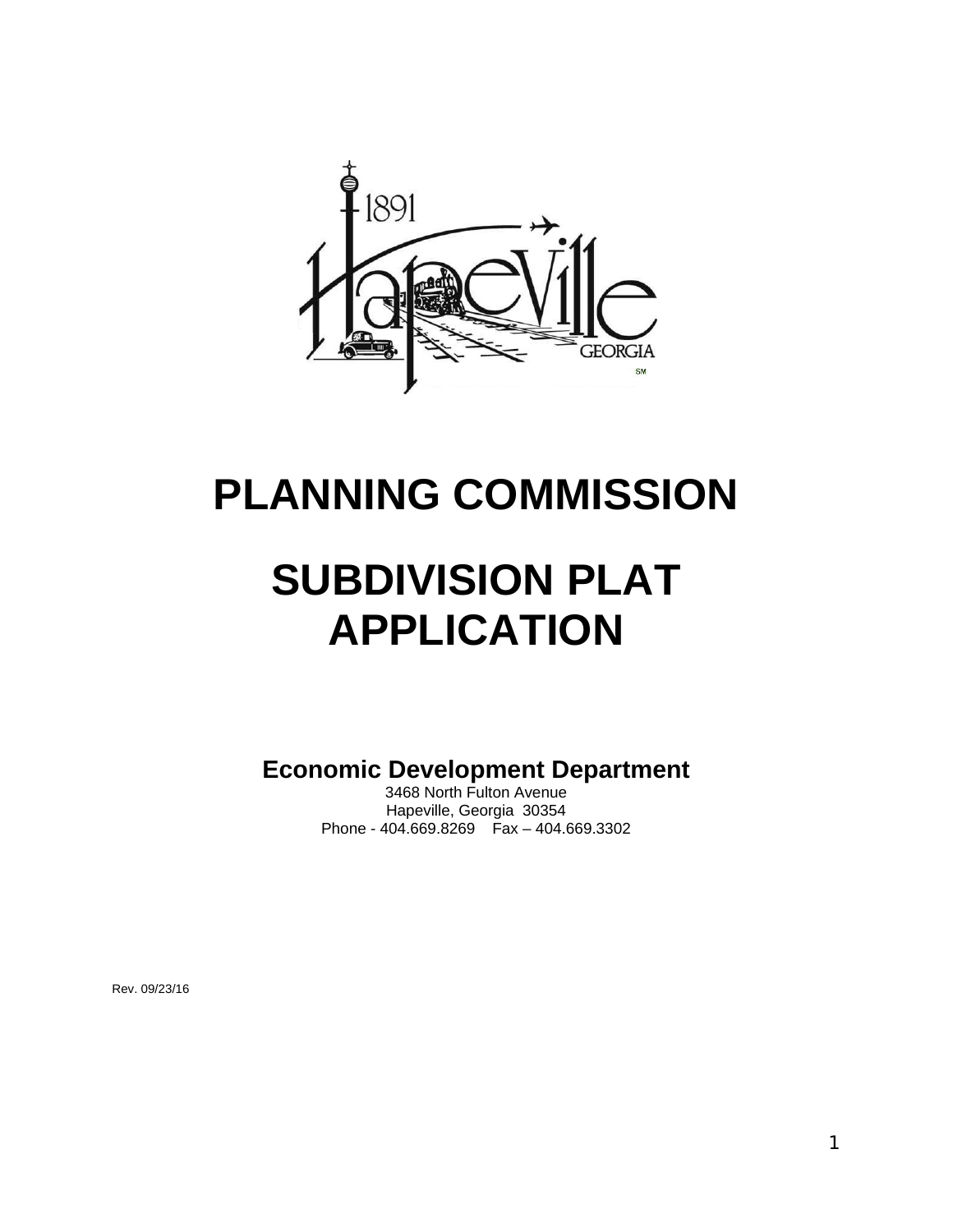The following information consists of an overview of the City of Hapeville's ordinances for subdivision approval. This information is not exhaustive and the applicant is encouraged to become familiar with the complete ordinances.

## **City of Hapeville SUBDIVISION OF LAND**

These regulations govern all subdivision of land within the corporate limits of the City of Hapeville.

Any owner of land within this area wishing to subdivide land shall submit to the Planning Commission, a plat of the subdivision according to the procedures outlined in section 90-1-2. The plat shall conform to the minimum requirements set forth in section 90-1-3. Improvements shall be installed as required by section 90-1-4 of these regulations.

No plat of a subdivision of land within the city shall be filed or recorded by the Clerk of the Superior Court of Fulton County without the approval of the Planning Commission of the City of Hapeville.

## **What is a Subdivision?**

The term "subdivision" means the division of a tract or parcel of land into two (2) or more lots, sites or divisions for the purpose, whether immediate or future, of sale or building development, and includes re-subdivision and, when appropriate to the context, relates to the process of subdividing or to the land or area subdivided.

## **The Procedures for Filing for Subdivision Approval**

#### **When No Utilities or Street Improvements are Necessary**

The procedure for review and approval of a subdivision plat when there are no street improvements or the installation of utilities needed for development consist of the preparation and submission to the Planning Commission of a final plat together with required certificates.

This Final Plat becomes the instrument to be recorded in the office of the Clerk of the Superior Court when duly signed by the secretary of the Planning Commission.

#### **When Utilities or Street Improvements are Necessary**

The procedure for review and approval of a subdivision plat consists of two (2) separate steps when street improvements or the installation of utilities will be needed for the development.

The initial step is the preparation and submission to the Planning Commission of a Preliminary Plat of the proposed subdivision. The second step is the preparation and submission of a final plat together with required certificates.

This Final Plat becomes the instrument to be recorded in the office of the Clerk of the Superior Court when duly signed by the secretary of the Planning Commission.

The Planning Commission will review the Preliminary Sketch Plat and indicate its approval, disapproval or approval subject to modifications. A Final Plat based on the approval of the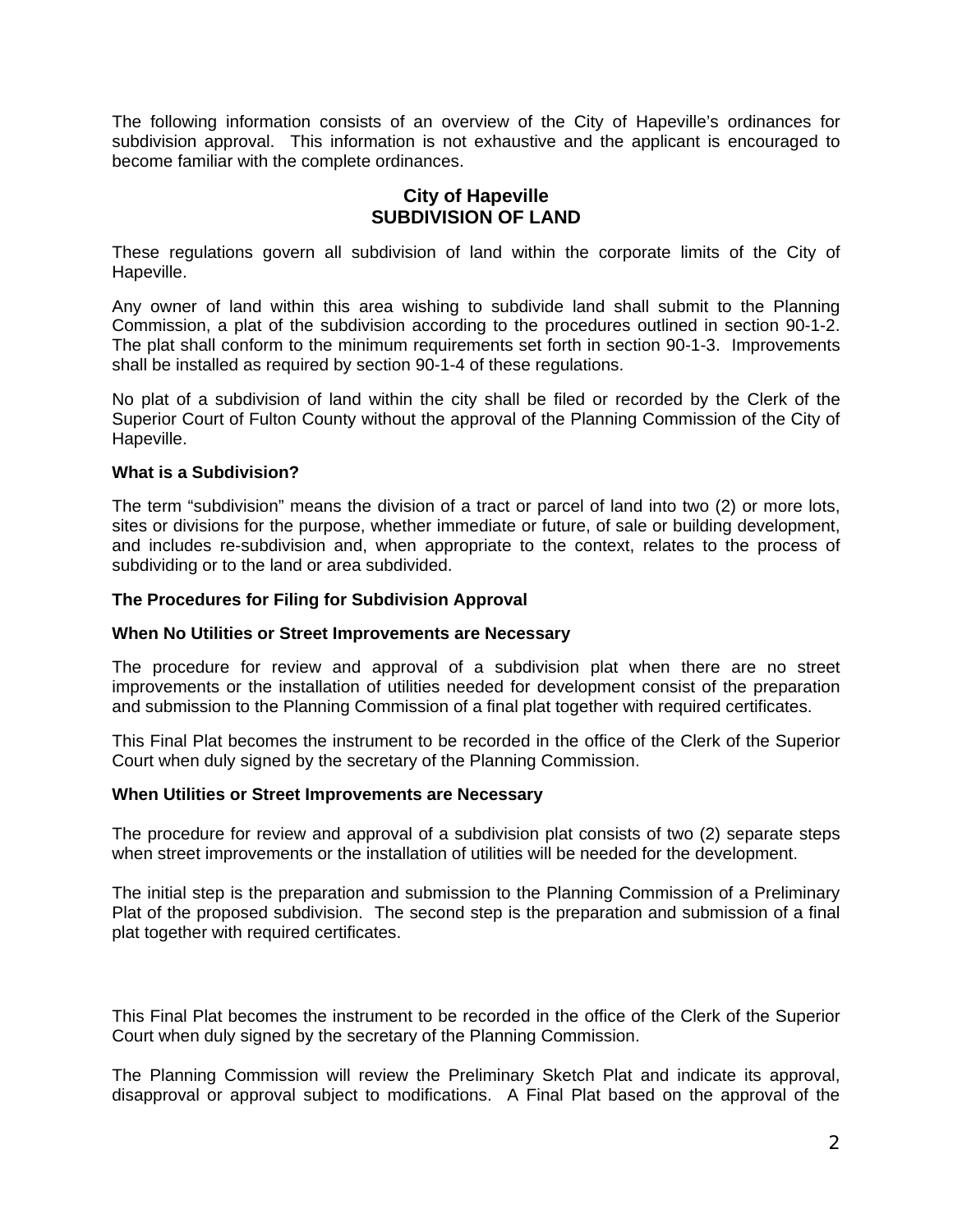Preliminary Sketch Plat shall be submitted to the Planning Commission within one year from the date of approval of the Preliminary Sketch Plat or said approval shall lapse and a new Preliminary Sketch Plat will be required.

## **Guarantees in Lieu of Completed Improvements**

No final subdivision plat shall be approved by the Planning Commission or accepted for recording by the Clerk of the Superior Court until the improvements listed shall be constructed in satisfactory manner and approved by the City Engineer, or in lieu of such prior construction, the Planning Commission may accept a security bond in an amount equal to the estimated cost of installation of the required improvements, whereby improvements may be made and utilities installed without cost to the city or county in the event of default of the subdivider.

# **Zoning**

No final plat of land will be approved unless it conforms with the zoning ordinance.

# **APPLICATIONS FOR SUBDIVISION APPROVAL**

A Planning Commission Application may be obtained at the office of Community Service located at 3474 North Central Avenue, Hapeville, Georgia 30354.

## **Fees:**

Preliminary Plat - \$300.00 + \$10.00 per lot Final Plat - \$250.00 + \$5.00 per lot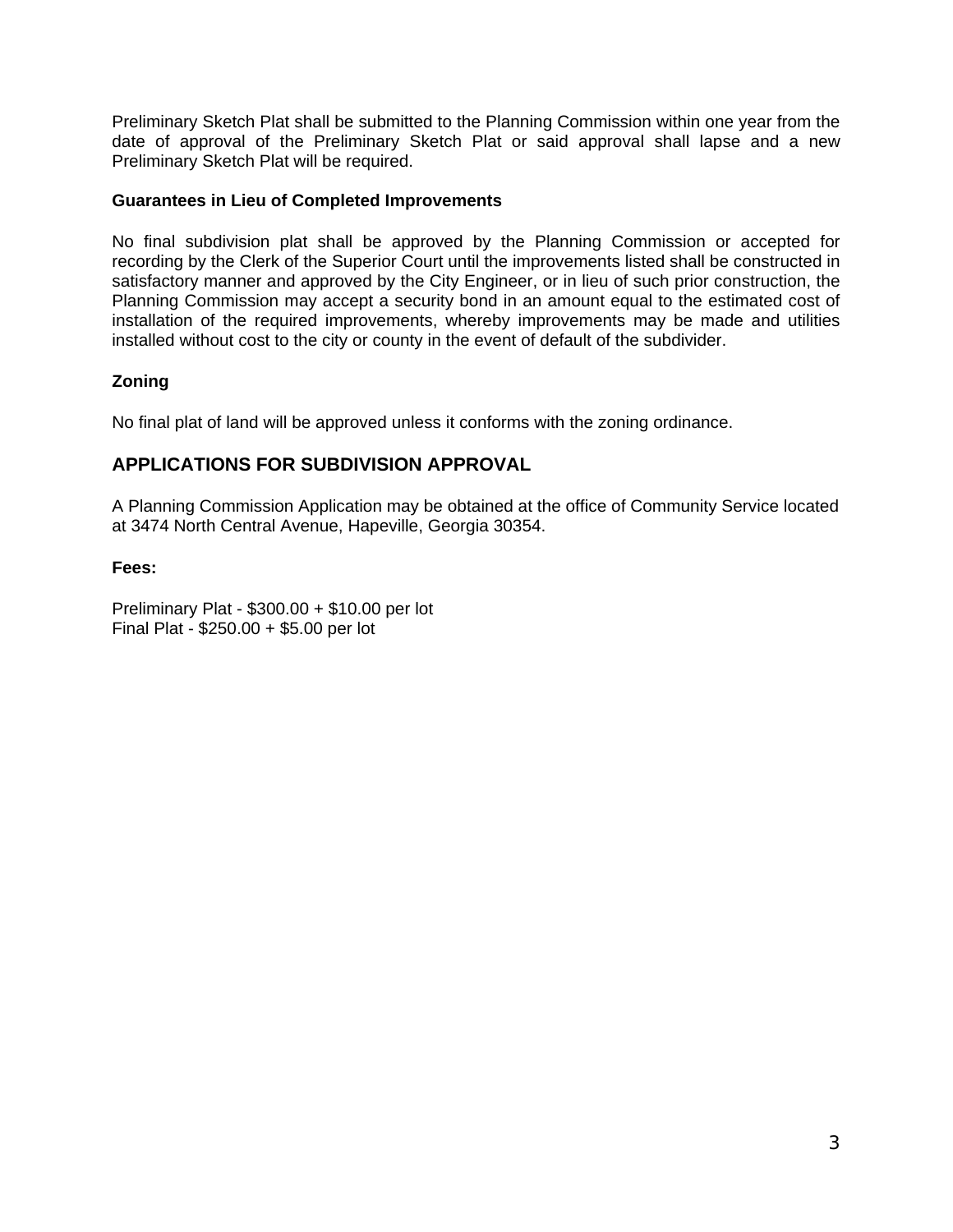The following information is a required text box on the final plat. The use thereof shall not guarantee approval. They are provided as a courtesy to assist the applicant.

Owner's Acknowledgement and Dedication:

public facilities and appurtenances thereon shown.

\_\_\_\_\_\_\_\_\_\_\_\_\_\_\_\_\_\_\_\_\_\_\_\_\_\_\_\_\_\_\_\_\_\_\_\_\_\_\_\_\_\_

\_\_\_\_\_\_\_\_\_\_\_\_\_\_\_\_\_\_\_\_\_\_\_\_\_\_\_\_\_\_\_\_\_\_\_\_\_\_\_\_\_\_\_

(STATE OF GEORGIA) (FULTON COUNTY) The owner of the land shown on this plat and whose name is subscribed thereto, and in person or through a duly authorized agent, acknowledges that this plat was made from an actual survey, and dedicates by this Declaration to the use of the public forever all streets, easements, sanitary sewers and appurtenances, potable water mains and appurtenances, storm drains and appurtenances, and other

\_\_\_\_\_\_\_\_\_\_\_\_\_\_\_\_\_\_\_\_\_\_\_\_\_\_\_\_\_\_\_\_ \_\_\_\_\_\_\_\_\_\_\_\_\_\_\_\_\_

Signature of Subdivider **Date Signed** Date Signed

\_\_\_\_\_\_\_\_\_\_\_\_\_\_\_\_\_\_\_\_\_\_\_\_\_\_\_\_\_\_\_\_\_\_\_ \_\_\_\_\_\_\_\_\_\_\_\_\_\_\_\_\_

Printed or Typed Name of Subdivider

Signature of Owner Date Signed Date Signed

Printed or Typed Name of Owner

Final Surveyor's Certificate:

It is hereby certified that this plat is true and correct as to the property lines and all improvements shown thereon, and was prepared from an actual survey of the property made by me or under my supervision; that all monuments and markers shown thereon actually exist, and their location, size, type and material are correctly shown. The field data upon which this plat is based has a closure precision of one foot in \_\_\_\_\_\_\_ feet and an angular error of \_\_\_\_\_\_\_\_ per angle point, and was adjusted using the \_\_\_\_\_\_\_\_\_\_\_\_\_\_\_\_\_\_ rule. This plat has been calculated for closure and is found to be accurate within one foot in \_\_\_\_\_\_\_ feet and the property shown contains a total of \_\_\_\_\_\_\_\_acres. The equipment used to obtain the linear and angular measurements herein was \_\_\_\_\_\_\_\_\_\_\_\_\_\_\_\_\_\_\_\_\_\_\_\_

By: \_\_\_\_\_\_\_\_\_\_\_\_\_\_\_\_\_\_\_\_\_\_\_\_\_\_\_\_\_\_\_\_\_\_\_\_ \_\_\_\_\_\_\_\_\_\_\_\_\_\_\_\_\_ **Date Date Date Date** 

\_\_\_\_\_\_\_\_\_\_\_\_\_\_\_\_\_\_\_\_\_\_\_\_\_\_\_\_\_\_\_\_\_\_\_\_\_\_\_\_ \_\_\_\_\_\_\_\_\_\_\_\_\_\_

 $\frac{1}{2}$  ,  $\frac{1}{2}$  ,  $\frac{1}{2}$  ,  $\frac{1}{2}$  ,  $\frac{1}{2}$  ,  $\frac{1}{2}$  ,  $\frac{1}{2}$  ,  $\frac{1}{2}$  ,  $\frac{1}{2}$  ,  $\frac{1}{2}$  ,  $\frac{1}{2}$  ,  $\frac{1}{2}$  ,  $\frac{1}{2}$  ,  $\frac{1}{2}$  ,  $\frac{1}{2}$  ,  $\frac{1}{2}$  ,  $\frac{1}{2}$  ,  $\frac{1}{2}$  ,  $\frac{1$ 

Registered Georgia Land Surveyor No. \_\_\_\_\_\_\_\_\_\_\_\_\_\_ Date of Expiration \_\_\_\_\_\_\_\_\_\_\_\_\_\_

Final Plat Approval:

This subdivision plat has been reviewed by the Planning Commission and the City Engineer and found to be in compliance with Zoning Ordinance, Conditions of Zoning Approval, City of Hapeville Development Regulations and Subdivision Regulations, as amended, and that it has been approved by all other affected City and County Departments, as appropriate. The Mayor and City Council hereby approve this Final Plat, subject to the provisions and requirements of the City's regulations and the provisions and requirements of the Development Performance and Maintenance Agreement executed for this development between the Owner and the City of Hapeville.

City Clerk – On Behalf of Mayor and Council Date

\_\_\_\_\_\_\_\_\_\_\_\_\_\_\_\_\_\_\_\_\_\_\_\_\_\_\_\_\_\_\_\_\_\_\_\_\_\_\_\_ \_\_\_\_\_\_\_\_\_\_\_\_\_\_ Chairman, Planning Commission **Date** 

City Engineer **Date**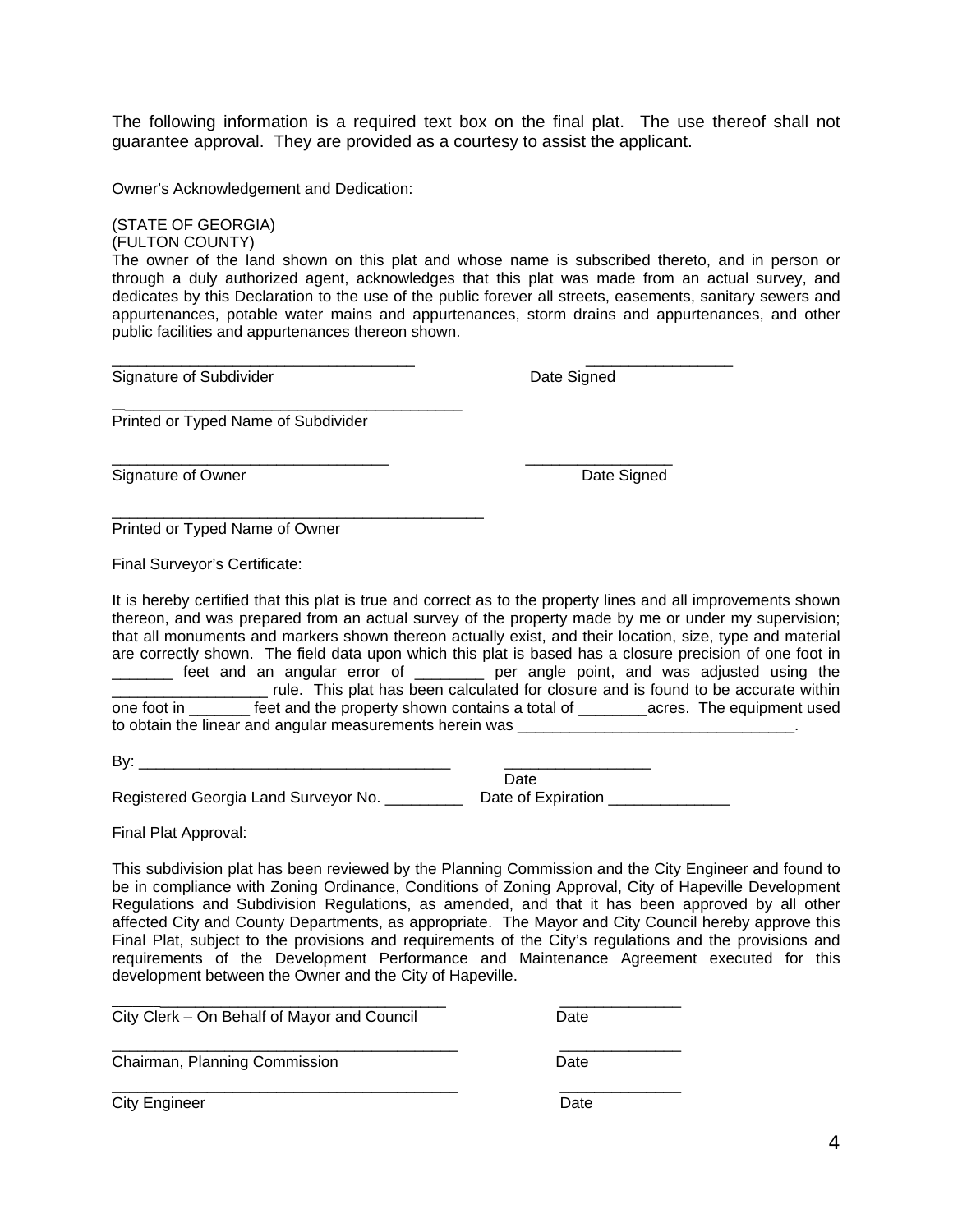# City of Hapeville

Economic Development Department 3468 North Fulton Avenue, Hapeville, Georgia 30354 **404.669.8269 404.669.3002 (fax)** 

Submittal Checklist for

# **SUBDIVISION PLAT APPLICATION**

- Submit complete **APPLICATION** with notarized signatures.
- Submit notarized **AUTHORIZATION(S) OF PROPERTY OWNER (S).**
- Submit **AUTHORIZATION OF ATTORNEY**, if an attorney is filing the application on behalf of a property owner.
- Submit a **WRITTEN SUMMARY** of the necessity for this action.
- Submit 13 (11X17) copies of a **SURVEY PLAT** of the property to be considered.
- Submit 3 (24x36) copies of the **FINAL PLAT** of the property to be considered.
- Submit 13 copies of a written **LEGAL DESCRIPTION** in metes and bounds.
- Submit an **ELECTRONIC FILE** of your plans via email to asenter@hapeville.org.
- Submit **SUBDIVISION PLAT CHECKLIST** (see attached).
- File application with the City of Hapeville Economic Development Department.
- Pay application fee. **Preliminary Plat \$300.00 + \$10.00 per lot, Final Plat - \$250.00 + \$5.00 per lot.**
- Make check payable to the City of Hapeville
- The Planning and Zoning Department will *not* accept an incomplete application
- **Submittal of partial or incomplete applications will not be considered for placement on the Planning Commission agenda until the application is accepted as complete and the appropriate fee paid.**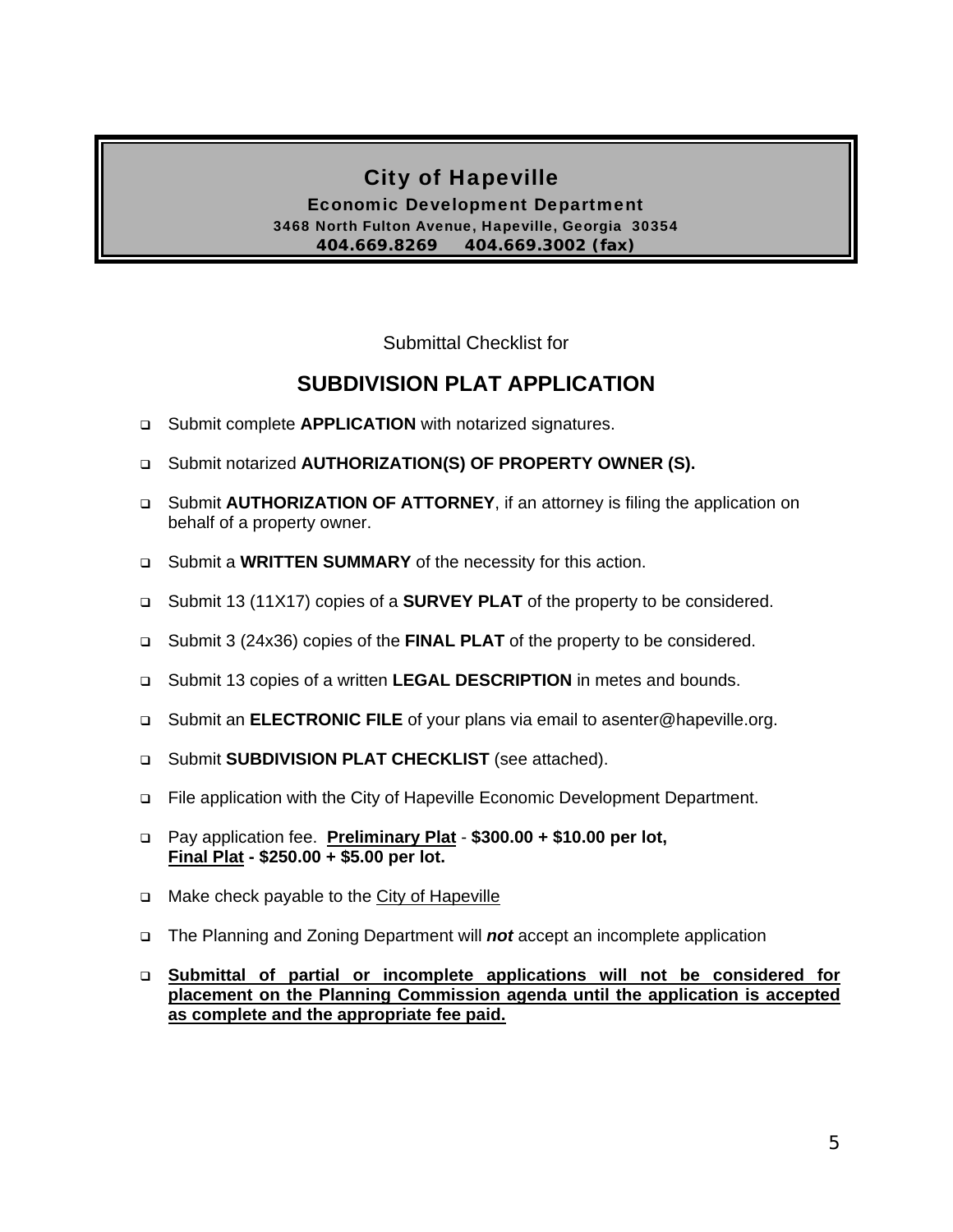| Mailing Address <b>Mailing Address Mailing Address Mailing Address Mailing Address</b>                                                                                                                                               |  |  |  |  |
|--------------------------------------------------------------------------------------------------------------------------------------------------------------------------------------------------------------------------------------|--|--|--|--|
|                                                                                                                                                                                                                                      |  |  |  |  |
| Email Land Construction and Construction and Construction and Construction and Construction and Construction and Construction and Construction and Construction and Construction and Construction and Construction and Constru       |  |  |  |  |
|                                                                                                                                                                                                                                      |  |  |  |  |
| Mailing Address <b>Mailing Address Mailing Address Mailing Address Mailing Address</b>                                                                                                                                               |  |  |  |  |
|                                                                                                                                                                                                                                      |  |  |  |  |
| Address/Location of Property:                                                                                                                                                                                                        |  |  |  |  |
|                                                                                                                                                                                                                                      |  |  |  |  |
|                                                                                                                                                                                                                                      |  |  |  |  |
| Present Land Use: <u>example and the set of the set of the set of the set of the set of the set of the set of the set of the set of the set of the set of the set of the set of the set of the set of the set of the set of the </u> |  |  |  |  |
| Parcel ID #:                                                                                                                                                                                                                         |  |  |  |  |

I hereby make application to the City of Hapeville, Georgia for the above referenced property. I hereby affirm that the information provided here and above is true, complete and accurate, and I understand that any inaccuracies may be considered just cause for invalidation of this application and any action taken on this application. I understand that the City of Hapeville, Georgia, reserves the right to enforce any and all ordinances regardless of any action or approval on this application. I further understand that it is my/our responsibility to fully comply with all City of Hapeville Codes and Ordinances. I hereby acknowledge that all requirements of the City of Hapeville shall be met. I am able to read and write in English or this document has been read and explained to me and I have fully and voluntarily completed this application. I also understand that false statements or writings made to the City of Hapeville, Georgia are deemed a felony pursuant to O.C.G.A. 16-10-20 and I/we may be prosecuted for a violation thereof.

|                                                  | <b>Applicant's signature</b> |  |
|--------------------------------------------------|------------------------------|--|
|                                                  | Date: _____________________  |  |
| Sworn to and subscribed before me                |                              |  |
| This ________ day of _______________, 20_______. |                              |  |
| <b>Notary Public</b>                             |                              |  |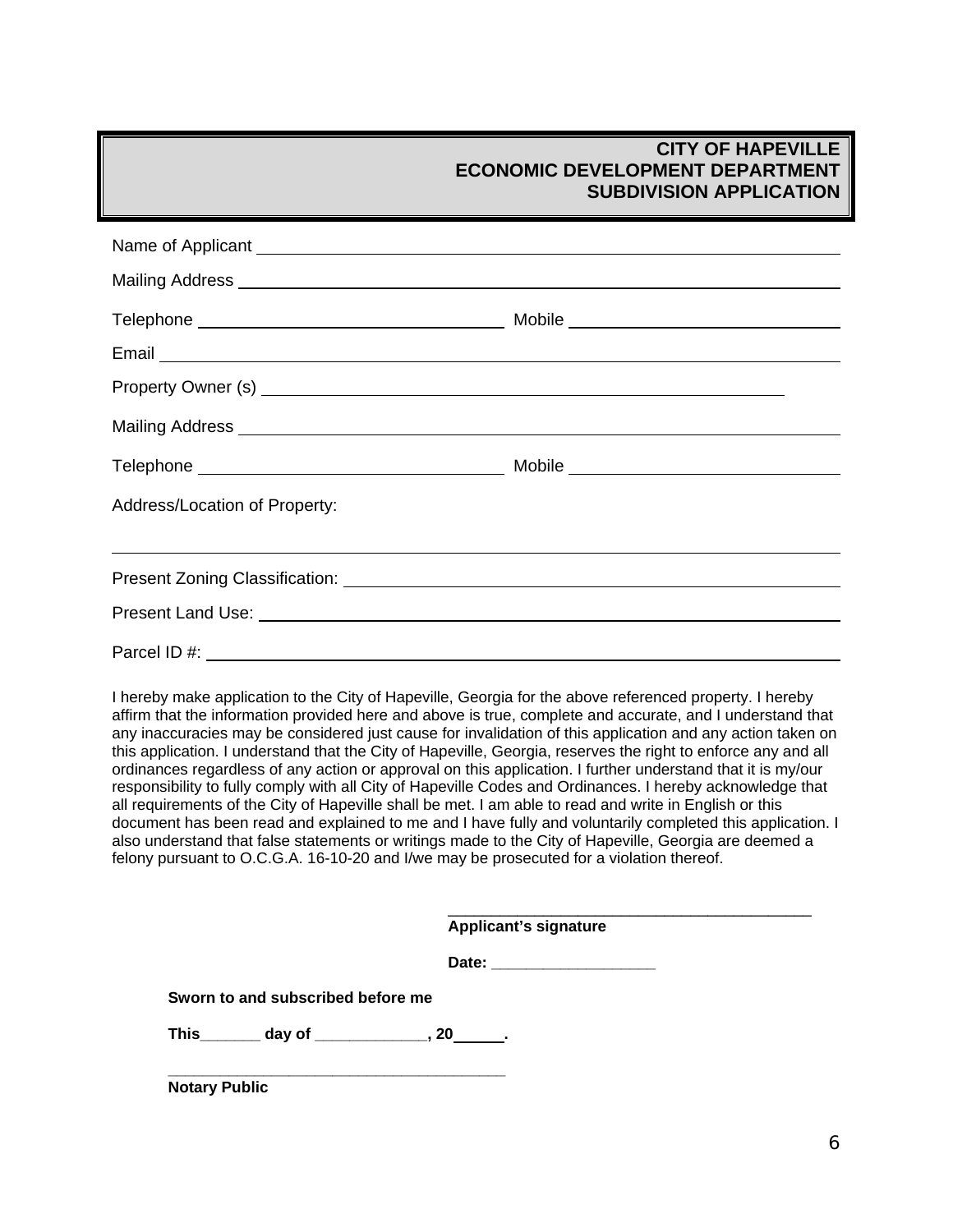# **WRITTEN SUMMARY**

Provide a detailed summary of the proposed project in the space provided below:

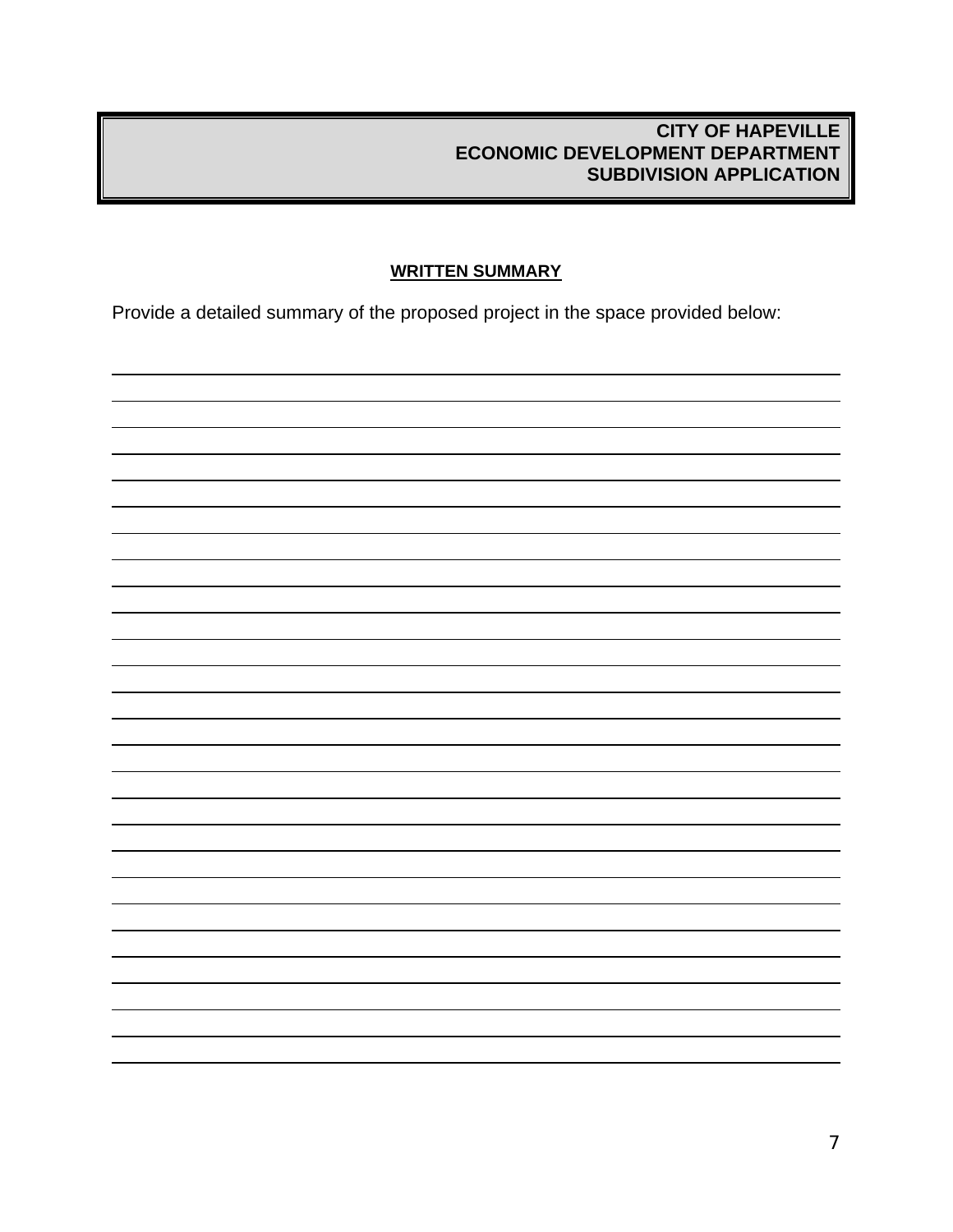# **AUTHORIZATION OF PROPERTY OWNER**

**I CERTIFY THAT I AM THE OWNER OF THE PROPERTY LOCATED AT:** 

**City of Hapeville, County of Fulton, State of Georgia** 

**WHICH IS THE SUBJECT MATTER OF THIS APPLICATION. I AUTHORIZE THE APPLICANT NAMED BELOW TO ACT AS THE APPLICANT IN THE PURSUIT OF THS APPLICATION FOR PLANNING COMMISSION REVIEW**.

Name of Applicant:

 $\overline{a}$ 

 $\overline{a}$ 

 $\overline{a}$ 

 $\overline{a}$ 

Address of Applicant:

Telephone of Applicant:

Signature of Owner

\_\_\_\_\_\_\_\_\_\_\_\_\_\_\_\_\_\_\_\_\_\_\_\_\_\_\_\_\_\_\_\_\_

\_\_\_\_\_\_\_\_\_\_\_\_\_\_\_\_\_\_\_\_\_\_\_\_\_\_\_\_\_\_\_\_\_

Print Name of Owner

Personally Appeared Before Me this \_\_\_\_\_\_day of \_\_\_\_\_\_\_\_\_\_\_\_\_, 20\_\_\_\_.

Notary Public

\_\_\_\_\_\_\_\_\_\_\_\_\_\_\_\_\_\_\_\_\_\_\_\_\_\_\_\_\_\_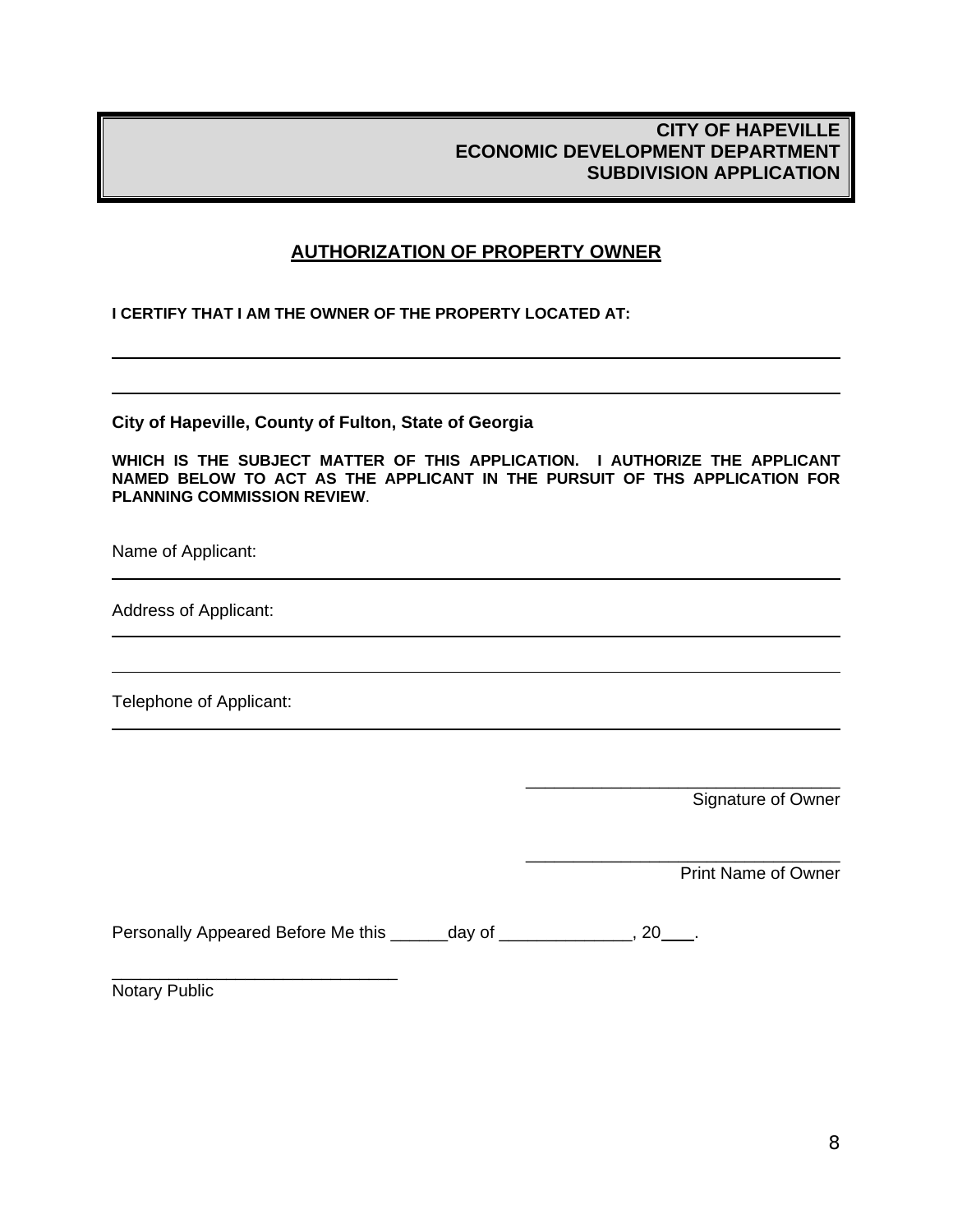**Date** 

**\_\_\_\_\_\_\_\_\_\_\_\_\_\_\_\_\_\_\_**

# **AUTHORIZATION OF ATTORNEY**

**THIS SERVES TO CERTIFY THAT AS AN ATTORNEY-AT-LAW, I HAVE BEEN AUTHORIZED BY THE OWNER(S) TO FILE THE ATTACHED APPLICATION FOR THE PROPERTY LOCATED AT:** 

**City of Hapeville, County of Fulton, State of Georgia** 

**\_\_\_\_\_\_\_\_\_\_\_\_\_\_\_\_\_\_\_\_\_\_\_\_\_\_\_\_\_\_\_\_\_\_\_\_\_\_\_\_\_\_\_\_\_\_\_\_\_\_\_\_\_\_\_\_\_\_\_\_** 

**\_\_\_\_\_\_\_\_\_\_\_\_\_\_\_\_\_\_\_\_\_\_\_\_\_\_\_\_\_\_\_\_\_\_\_\_\_\_\_\_\_\_\_\_\_\_\_\_\_\_\_\_\_\_\_\_\_\_\_\_** 

**Name of Attorney** 

**\_\_\_\_\_\_\_\_\_\_\_\_\_\_\_\_\_\_\_\_\_\_\_\_\_\_\_\_\_\_** 

**\_\_\_\_\_\_\_\_\_\_\_\_\_\_\_\_\_\_\_\_\_\_\_\_\_\_\_\_\_\_** 

**\_\_\_\_\_\_\_\_\_\_\_\_\_\_\_\_\_\_\_\_\_\_\_\_\_\_\_\_\_\_** 

**\_\_\_\_\_\_\_\_\_\_\_\_\_\_\_\_\_\_\_\_\_\_\_\_\_\_\_\_\_\_** 

**\_\_\_\_\_\_\_\_\_\_\_\_\_\_\_\_\_\_\_\_\_\_\_\_\_\_\_\_\_\_** 

**Bar No.** 

**Address** 

 **Telephone** 

**Preliminary Plat Checklist**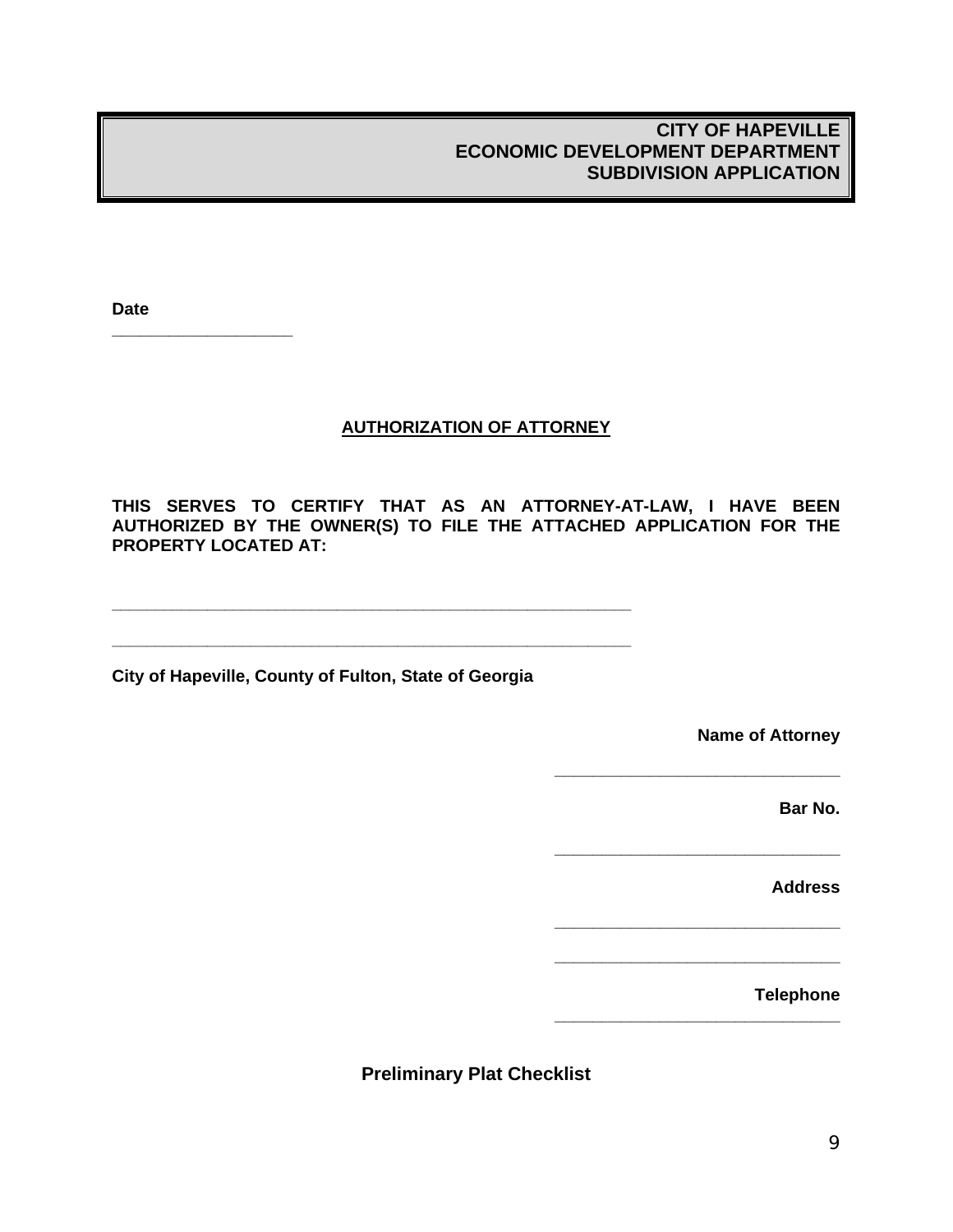A Preliminary Plat is a document used to determine the practical ability to subdivide a particular property within the City of Hapeville. Information relating to environmental condition, zoning, development impact, consistency with the Hapeville Comprehensive Plan and relevant town master plans will be considered in the decision process. Submittal of the plat does not guarantee the approval of a Final Plat, a legal document, once recorded with the County, finalizes the subdivision of the land. To be considered, a Preliminary Plat must contain the following information:

- \_\_\_\_\_ The proposed subdivision name and location, the name and address of the owner or owners, and the name of the designer of the plat who shall be a stateregistered engineer or surveyor.
- Date, approximate north point and graphic scale.
- The location of existing and platted property lines, streets, buildings, watercourses, railroads, sewers, bridges, culverts, drain pipes, water mains and any public utility easements, the present zoning classification, if any, both on the land to be subdivided and on the adjoining land; and the names of adjoining property owners or subdivisions.
- Plans of proposed underground utility layouts (including sewers, water and electricity) showing feasible connections to the existing or any proposed utility systems.
- \_\_\_\_\_ The names, locations, widths and other dimensions of proposed streets, alleys, easements, parks and other open spaces, reservations, lot lines and utilities.
- \_\_\_\_\_ Contours at vertical intervals of not more than five feet when specifically not required by the planning commission.
- The acreage of the land to be subdivided.
- Location sketch map or city map showing relationship of subdivision site to area.

### **Please initial each item on the list above certifying that all required information has been included on the preliminary plat. Sign and submit this form with your Preliminary Plat application. Failure to include this form and information required herein may result in additional delays for the consideration of your application.**

Applicant Signature: **Example 20** 

| י שדביי<br>ναισ |  |
|-----------------|--|
|-----------------|--|